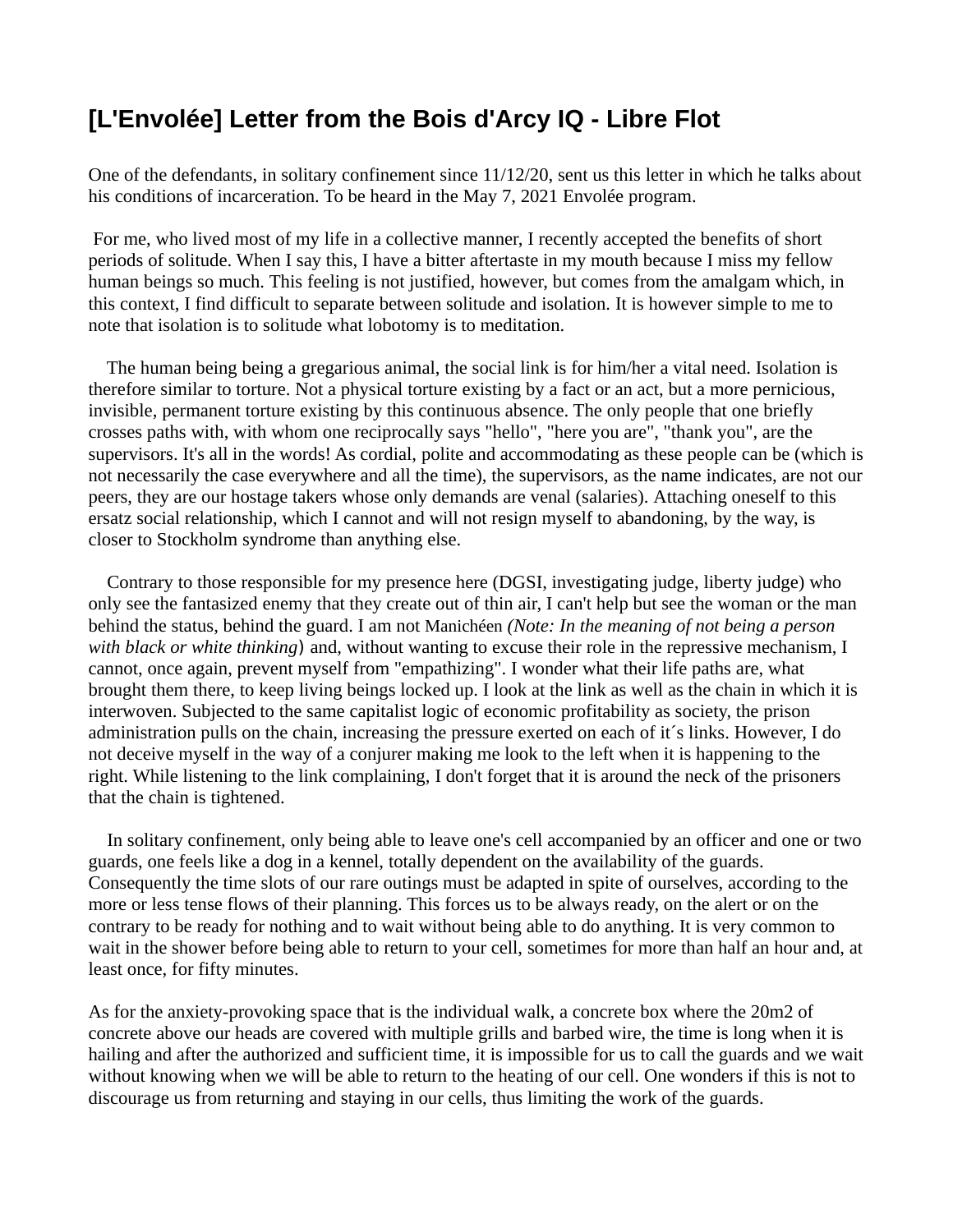On the contrary, there is frustration and shortened time slots. When, for example, the half-hour sports session is cut by 5 minutes, just before the final sprint. This may seem trivial, but for those who consider this sprint to be the apotheosis, the ultimate exaltation of the one and only movement, of the one and only physical expenditure of the day, this deprivation has the unfortunate taste of bread taken out of the mouth.

With the return of the sun, there are more people going out for walks. The real walks, in the courtyards where people are not alone. I observe them. They can't see me because of the quadruple dose of bars and gratings in my window. They do sports collectively in small groups. I envy them, they are alive, they SPEAK, they SHOUT, they LAUGH, they motivate each other, in short, they exist. I think we build our vision of ourselves by what others reflect back to us, but how can we exist when there are no others? When others don't even see us? Is the goal of isolation the annihilation of the oneself? Even before being judged, should I cease to exist? And how can I answer a judge when I am extracted and, as if just delivered from nothingness, I am pressed into a maze of questions resembling countless traps?

One could say to oneself that it's okay, that there are the visiting rooms, yes it's true, still happy. These brief respites allow us to see familiar and friendly faces and bring a breath of fresh air. But the visits are very short, half an hour. I can only imagine the psychological impact on my relatives, coming from outside, passing through airlocks, searches, locks, waiting, etc... To finally find themselves in front of me in a micro-box, separated from each other by a plexiglass. On my side, I pass, without transition, from the lethargic cerebral stasis to the human "contact" without time of adaptation and anyway we have no time! TOP CHRONO! (COUNTDOWN!) Everything is in a rush, between technical discussions of the administration, material needs, procedures, etc... We shorten our subjects to save time. Not having a life, I have nothing to talk about but I don't have the time to do it! We run in all directions but we don't go anywhere and already the parlor is over. I can only feel a certain frustration and imagine that of those who have made the round trip for so little. Those who have taken a whole day, half a weekend for an unsatisfactory half hour. As for the one-hour extended visits, they are canceled for health reasons. Frankly, what does this have to do with anything? Covid has the widest back in the world. Since December 8th, almost 3 months, I don't talk anymore, I have no one to talk to (of course there are the talking rooms). As a result, the thought not being transformed into speech and therefore not receiving any feedback, cannot be modulated, cannot be materialized, it becomes elusive, like a confused fog. It's like a big box of lego turned upside down but you don't know how to fit two pieces together. I feel like I'm dumbed down, like I'm in shock, the ability to think has been taken away from me.

Writing this takes me over a week and many headaches. No, covid doesn't have the build for it, I tested negative during this period, so isolation is the cause. It is said that man's (and woman's) inherent ability is to laugh. But alone, without human contact, laughter is impossible, isolation takes away the right to our humanity. To guarantee our humanity, should we laugh alone? Would it be adapting to this situation? But laughing alone, for some people, is akin to madness, and madness, for others, deserves to be locked up. Should people be locked up for the consequences of being locked up? I know this is not a new idea, but the people who decide on the confinement, isolation or detention situations of people, whether they are convicted or presumed innocent, should know what that actually means. A sentencing judge makes me feel like a multi-billionaire discussing the price of bread.

(I don't have time to write about the impact of the continuous controls through the eyepiece of the door. Checks during the day, bringing a feeling of being constantly spied on, and at night, with the lights on, which encourage a continuous and restful sleep...)

**Libre Flot**, in isolation in Bois d'Arcy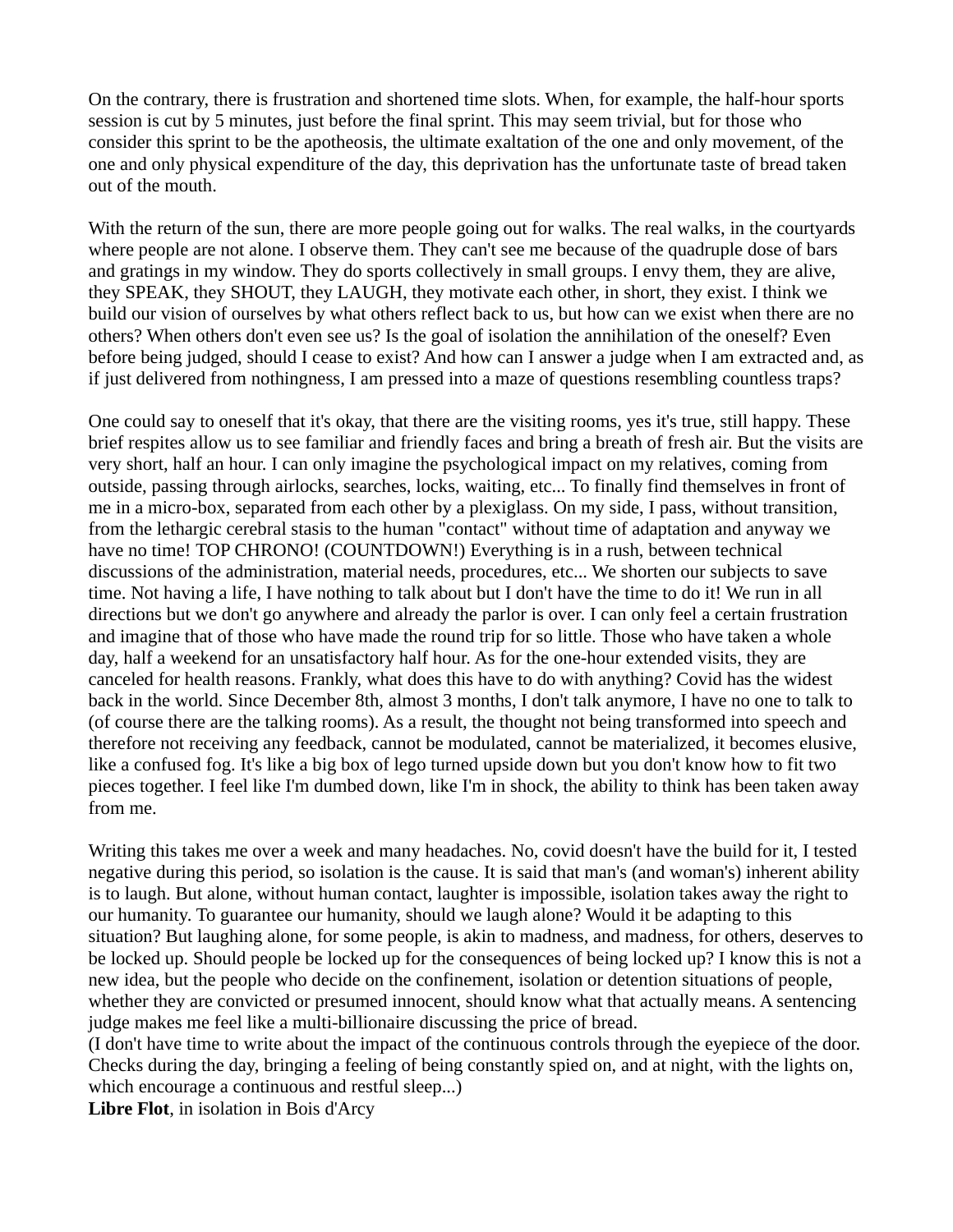## **[L'Envolée] Lettre du QI de Bois d'Arcy – Libre Flot**

L'un des inculpé.es, en Quartier d'Isolement depuis le 11/12/20, nous a transmis cette lettre dans laquelle il parle de ses conditions d'incarcération. A écouter dans l'émission de l'Envolée du 7 mai [2021.](https://lenvolee.net/petite-victoire-pour-des-prisonniers-de-conde-lettres-du-qi-encore-un-mort-en-cra/)

Pour moi qui ai vécu la majeure partie de ma vie de manière collective, j'avais pourtant récemment accepté les bienfaits de courtes périodes de solitude. En disant cela, j'ai comme un arrière-goût âpre dans la bouche tant mes semblables me manquent. Ce sentiment n'est pourtant pas justifié mais provient de l'amalgame dont, dans ce contexte, j'ai du mal à me séparer, entre solitude et régime d'isolement. Il m'est pourtant simple de constater que l'isolement est à la solitude ce que la lobotomie est à la méditation.

L'être humain étant un animal grégaire, le lien social est pour lui-elle un besoin vital. L'isolement s'apparente donc à de la torture. Non pas une torture physique existant par un fait ou un acte, mais une torture plus pernicieuse, invisible, permanente existant par cette absence continue. Les seules personnes que l'on entrecroise brièvement, avec qui on se dit réciproquement des « bonjour », des « tenez », des « merci » sont les surveillant.es. Tout est dans l'énoncé ! Aussi cordiales, polies et arrangeantes que peuvent être ces personnes (ce qui n'est pas forcément le cas partout et tout le temps), les surveillant.es, comme le nom l'indique, ne sont pas nos pair.es, ielles sont nos preneur.euses d'otage dont les seules revendications sont vénales (les salaires). S'attacher à cet ersatz de rapports sociaux, que je ne puis et ne veux me résigner à abandonner, soit dit en passant, se rapproche plus du syndrome de Stockholm qu'autre chose.

Contrairement aux responsables de ma présence ici (DGSI, juge d'instruction, juge des liberté) qui ne voient que l'ennemi fantasmé qu'ils montent de toutes pièces, je ne peux m'empêcher de voir la femme ou l'homme derrière le statut, derrière le ou la maton.ne. Je ne suis pas manichéen et, sans vouloir excuser leur rôle dans la mécanique répressive, je ne puis, une fois encore, m'empêcher d' »empathiser ». Je me demande quelles sont leurs parcours de vie, ce qui les a amené.es là, à maintenir des êtres vivants enfermés. Je regarde aussi bien le maillon que la chaîne dans laquelle il s'est lui-même imbriqué. Soumise aux mêmes logiques capitalistes de rentabilité économique que la société, l'administration pénitentiaire tire sur la chaîne, augmentant ainsi la pression exercée sur chacun de ses maillons. Cependant, je ne m'abuse pas moi-même à la façon d'un prestidigitateur me faisant regarder à gauche quand ça se passe à droite. En écoutant le maillon se plaindre, je n'en oublie pas pour autant que c'est autour du cou des enfermé.es que la chaîne se tend.

En isolement, ne pouvant sortir de sa cellule qu'accompagné par un gradé et un.e ou deux surveillant.es, on se sent tel un chien dans un chenil, en totale dépendance de la disponibilité de ses gardien.nes. Par conséquent les créneaux horaires de nos rares sorties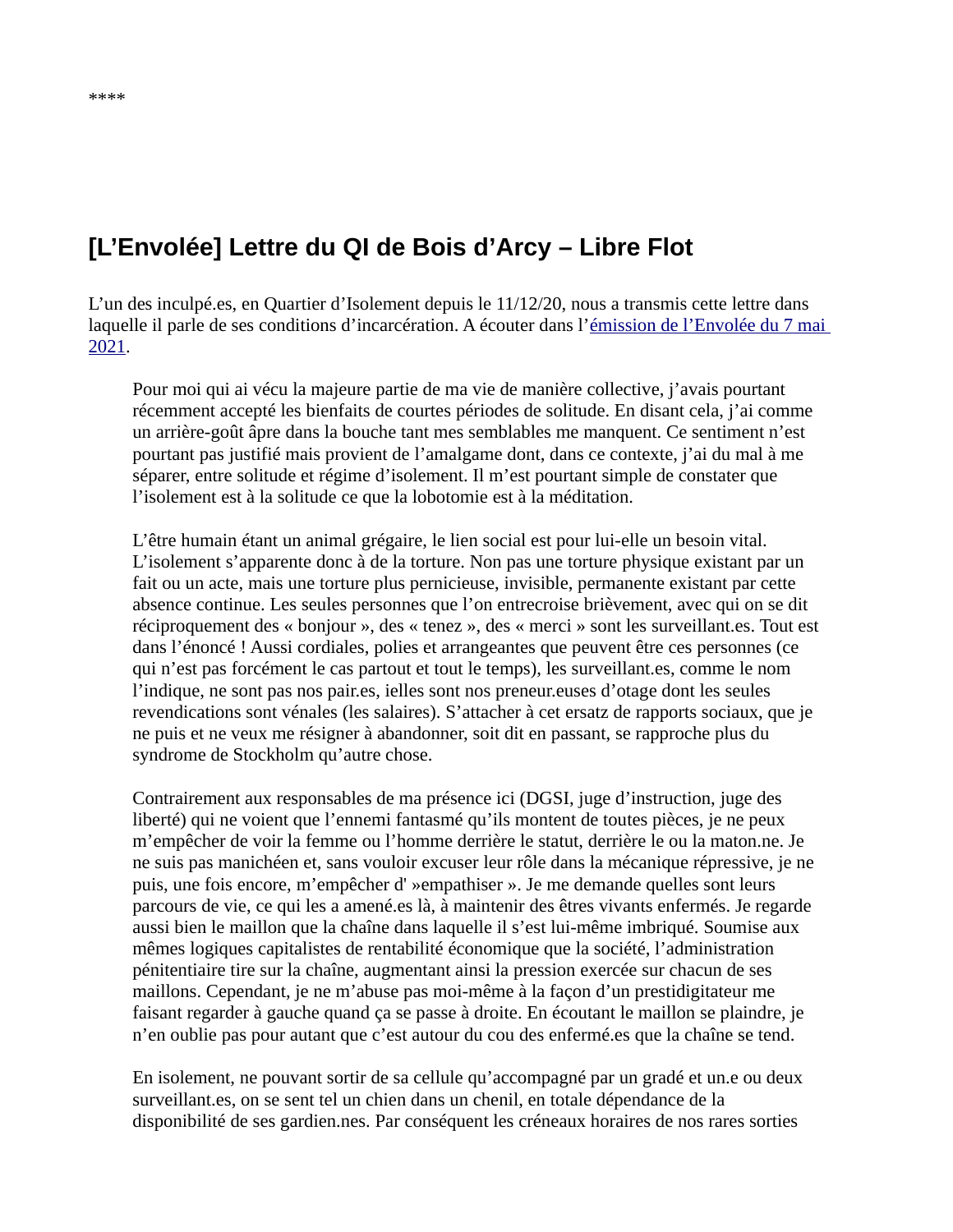doivent s'adapter malgré nous, selon les flux plus ou moins tendus de leur planning. Cela nous impose à être toujours prêt.es, sur le qui-vive ou au contraire être prêt.es pour rien et attendre sans rien pouvoir faire. Il est très courant de poireauter à la douche avant de pouvoir regagner sa cellule, parfois plus d'une demi-heure et, au moins une fois, cinquante minutes.

Quant à l'espace anxiogène qu'est la promenade individuelle, boite bétonnée où les 20m2 trouant le béton au-dessus de nos têtes sont recouverts de multiples grilles et barbelés, le temps y est long, lorsqu'il grêle et qu'après l'heure autorisée et suffisante, il nous est impossible d'appeler les surveillant.es et que nous attendons sans savoir quand nous pourrons regagner le chauffage de notre cellule. A se demander si ce n'est pas pour nous décourager d'y retourner et de rester dans nos cellules, limitant ainsi le travail des surveillant.es.

Au contraire, il y a de la frustration et des créneaux raccourcis. Lorsque, par exemple, la session d'une demi-heure de sport est amputée de 5 minutes, juste avant le sprint final. Cela peut paraître anodin, mais pour qui ce sprint est l'apothéose, l'exaltation ultime du seul et unique mouvement, de la seule et unique dépense physique de la journée, cette privation a le goût malheureux du pain ôté de la bouche.

Avec le retour du soleil, il y a plus de monde qui sort lors des promenades. Les vraies promenades, dans les cours où les gens ne sont pas seul.es. Je les observe. Eux ne peuvent pas me voir à cause de la quadruple dose de barreaux et de caillebotis de ma fenêtre. Ils font du sport collectivement en petits groupes. Je les envie, ils sont vivants, ils PARLENT, ils CRIENT, ils RIENT, ils se motivent les uns les autres, bref, eux ils existent. Je pense que nous construisons notre vision de soi par ce que nous renvoient les autres, mais comment exister quand il n'y a pas d'autres ? Quand les autres ne nous voient même pas ? L'isolement aurait-il pour but l'annihilation de soi ? Avant même d'être jugé, je devrais cesser d'exister ? Et comment répondre à un juge quand on m'extrait et, comme tout juste accouché du néant, on me presse dans un dédale de questions s'apparentant à d'innombrables chausse-trappes ?

On pourrait se dire que ça va quoi, qu'il y a les parloirs, oui c'est vrai, encore heureux. Ces brefs répis permettent de voir des visages familiers et bienveillants et apportent une bouffée d'air frais. Mais les parloirs sont très courts, une demi-heure. Je ne peux qu'imaginer l'impact psychologique sur mes proches, venant de l'extérieur, passant sas, fouilles, verrous, attentes, etc… Pour finalement se retrouver en face de moi dans une micro boite, séparé.es les un.es des autres par un plexiglas. De mon côté, je passe, sans transition, de la stase cérébrale léthargique au « contact » humain sans temps d'adaptation et de toute façon on n'a pas le temps ! TOP CHRONO! Tout est à la course, entre discussions techniques de l'administratif, des besoins matériels, des procédures, etc… On abrège nos sujets pour économiser le temps. N'ayant pas de vie, je n'ai rien à raconter mais je n'ai pas le temps de le faire ! On court dans tous les sens mais on ne va nulle part et déjà le parloir est fini. Je ne peux ressentir qu'une certaine frustration et imaginer celle de celleux qui ont fait le trajet aller-retour pour si peu. Celleux qui ont pris une journée complète, la moitié d'un week-end pour une demi-heure insatisfaisante.

Pour ce qui est des parloirs prolongés d'une heure, covid oblige, ils sont annulés pour cause sanitaire. Franchement, quel est le rapport ? Le covid a le dos le plus large que le monde ait